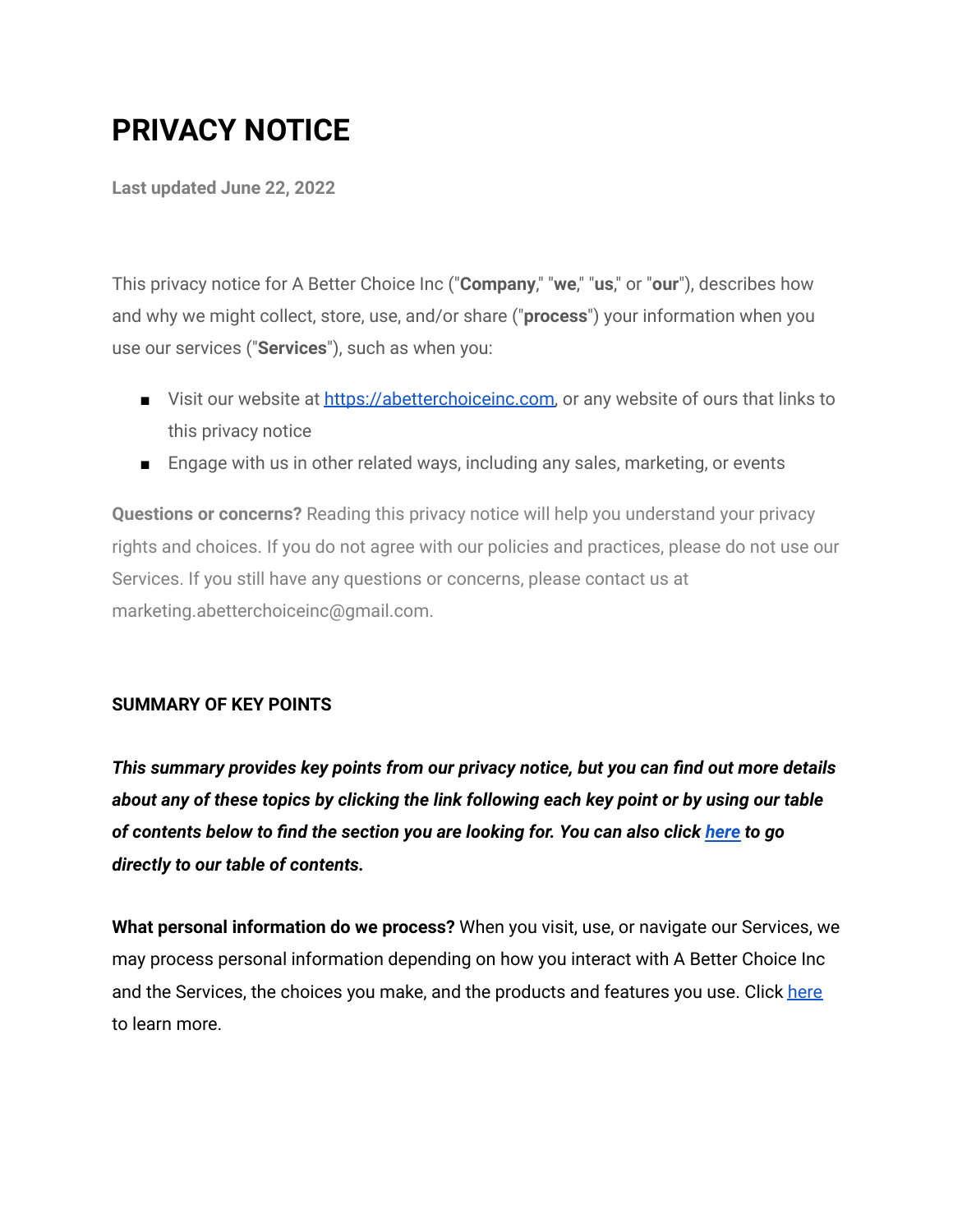**Do we process any sensitive personal information?** We do not process sensitive personal information.

**Do we receive any information from third parties?** We may receive information from public databases, marketing partners, social media platforms, and other outside sources. Click [here](https://app.termly.io/document/privacy-policy/f6866498-2852-4ca1-937e-f59e3cbe77f1#othersources) to learn more.

**How do we process your information?** We process your information to provide, improve, and administer our Services, communicate with you, for security and fraud prevention, and to comply with law. We may also process your information for other purposes with your consent. We process your information only when we have a valid legal reason to do so. Click [here](https://app.termly.io/document/privacy-policy/f6866498-2852-4ca1-937e-f59e3cbe77f1#infouse) to learn more.

**In what situations and with which types of parties do we share personal information?** We may share information in specific situations and with specific categories of third parties. Click [here](https://app.termly.io/document/privacy-policy/f6866498-2852-4ca1-937e-f59e3cbe77f1#whoshare) to learn more.

**How do we keep your information safe?** We have organizational and technical processes and procedures in place to protect your personal information. However, no electronic transmission over the internet or information storage technology can be guaranteed to be 100% secure, so we cannot promise or guarantee that hackers, cybercriminals, or other unauthorized third parties will not be able to defeat our security and improperly collect, access, steal, or modify your information. Click [here](https://app.termly.io/document/privacy-policy/f6866498-2852-4ca1-937e-f59e3cbe77f1#infosafe) to learn more.

**What are your rights?** Depending on where you are located geographically, the applicable privacy law may mean you have certain rights regarding your personal information. Click [here](https://app.termly.io/document/privacy-policy/f6866498-2852-4ca1-937e-f59e3cbe77f1#privacyrights) to learn more.

**How do you exercise your rights?** The easiest way to exercise your rights is by filling out our data subject request form available [here,](https://app.termly.io/notify/f6866498-2852-4ca1-937e-f59e3cbe77f1) or by contacting us. We will consider and act upon any request in accordance with applicable data protection laws.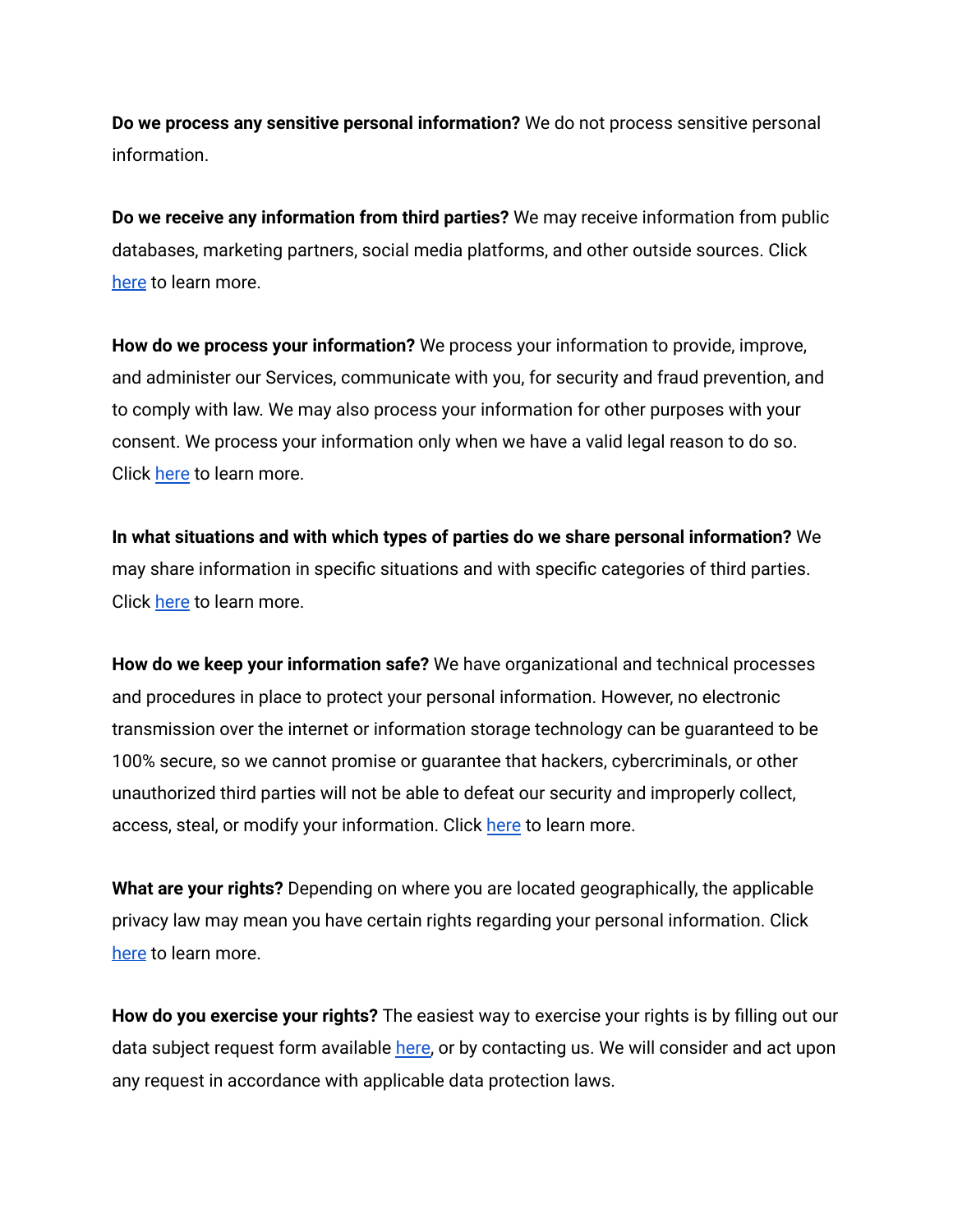Want to learn more about what A Better Choice Inc does with any information we collect? Click [here](https://app.termly.io/document/privacy-policy/f6866498-2852-4ca1-937e-f59e3cbe77f1#toc) to review the notice in full.

## **TABLE OF CONTENTS**

- 1. WHAT [INFORMATION](https://app.termly.io/document/privacy-policy/f6866498-2852-4ca1-937e-f59e3cbe77f1#infocollect) DO WE COLLECT?
- 2. HOW DO WE PROCESS YOUR [INFORMATION?](https://app.termly.io/document/privacy-policy/f6866498-2852-4ca1-937e-f59e3cbe77f1#infouse)
- 3. WHEN AND WITH WHOM DO WE SHARE YOUR PERSONAL [INFORMATION?](https://app.termly.io/document/privacy-policy/f6866498-2852-4ca1-937e-f59e3cbe77f1#whoshare)
- 4. DO WE USE COOKIES AND OTHER TRACKING [TECHNOLOGIES?](https://app.termly.io/document/privacy-policy/f6866498-2852-4ca1-937e-f59e3cbe77f1#cookies)
- 5. HOW LONG DO WE KEEP YOUR [INFORMATION?](https://app.termly.io/document/privacy-policy/f6866498-2852-4ca1-937e-f59e3cbe77f1#inforetain)
- 6. HOW DO WE KEEP YOUR [INFORMATION](https://app.termly.io/document/privacy-policy/f6866498-2852-4ca1-937e-f59e3cbe77f1#infosafe) SAFE?
- 7. DO WE COLLECT [INFORMATION](https://app.termly.io/document/privacy-policy/f6866498-2852-4ca1-937e-f59e3cbe77f1#infominors) FROM MINORS?
- 8. WHAT ARE YOUR [PRIVACY](https://app.termly.io/document/privacy-policy/f6866498-2852-4ca1-937e-f59e3cbe77f1#privacyrights) RIGHTS?
- 9. CONTROLS FOR [DO-NOT-TRACK](https://app.termly.io/document/privacy-policy/f6866498-2852-4ca1-937e-f59e3cbe77f1#DNT) FEATURES
- 10. DO [CALIFORNIA](https://app.termly.io/document/privacy-policy/f6866498-2852-4ca1-937e-f59e3cbe77f1#caresidents) RESIDENTS HAVE SPECIFIC PRIVACY RIGHTS?
- 11. DO WE MAKE [UPDATES](https://app.termly.io/document/privacy-policy/f6866498-2852-4ca1-937e-f59e3cbe77f1#policyupdates) TO THIS NOTICE?
- 12. HOW CAN YOU [CONTACT](https://app.termly.io/document/privacy-policy/f6866498-2852-4ca1-937e-f59e3cbe77f1#contact) US ABOUT THIS NOTICE?
- 13. HOW CAN YOU REVIEW, UPDATE, OR DELETE THE DATA WE [COLLECT](https://app.termly.io/document/privacy-policy/f6866498-2852-4ca1-937e-f59e3cbe77f1#request) FROM YOU?

## **1. WHAT INFORMATION DO WE COLLECT?**

## **Personal information you disclose to us**

*In Short: We collect personal information that you provide to us.*

We collect personal information that you voluntarily provide to us when you express an interest in obtaining information about us or our products and Services, when you participate in activities on the Services, or otherwise when you contact us.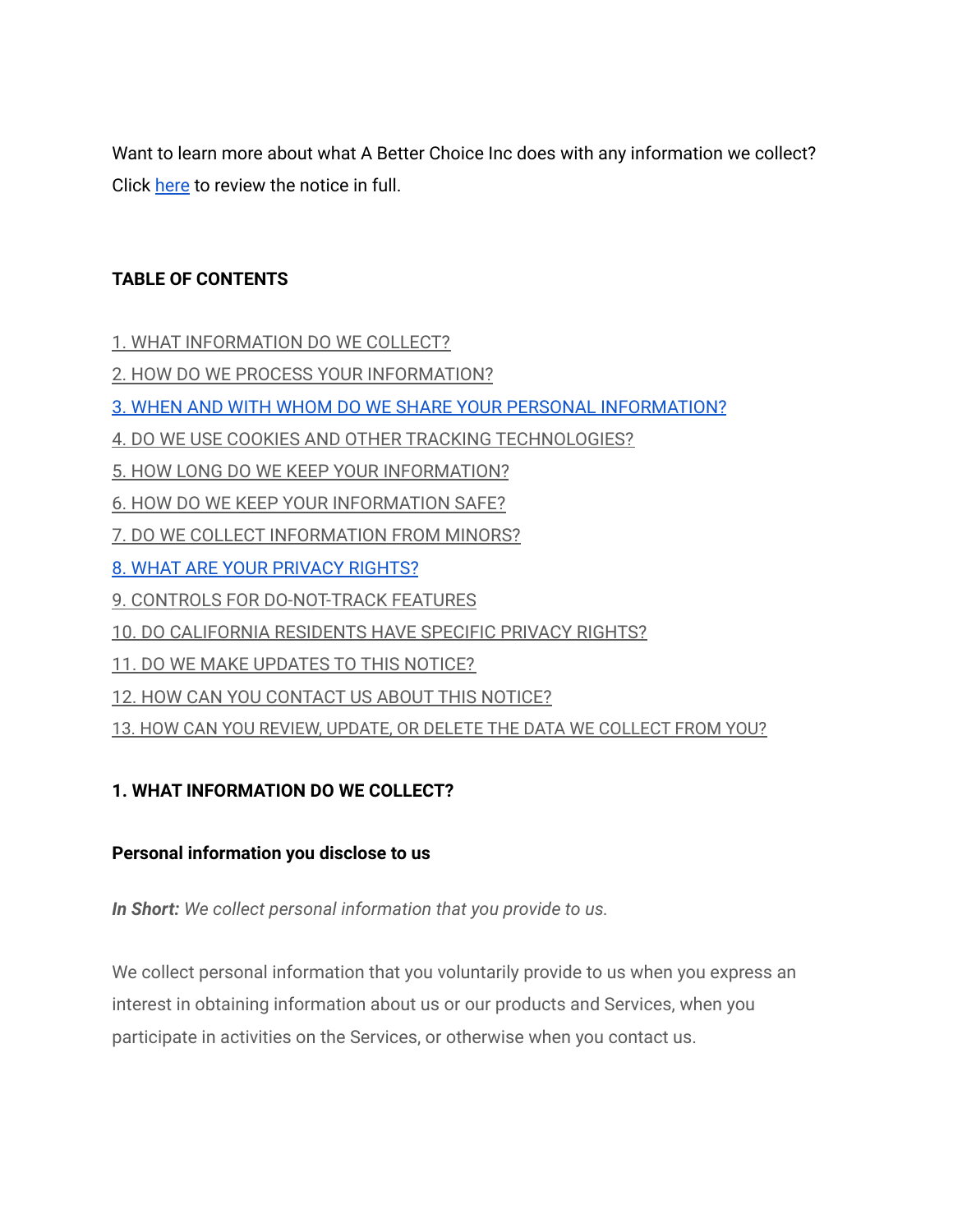**Personal Information Provided by You.** The personal information that we collect depends on the context of your interactions with us and the Services, the choices you make, and the products and features you use. The personal information we collect may include the following:

- names
- phone numbers
- email addresses
- mailing addresses
- contact preferences

## **Sensitive Information.** We do not process sensitive information.

All personal information that you provide to us must be true, complete, and accurate, and you must notify us of any changes to such personal information.

## **Information automatically collected**

*In Short: Some information — such as your Internet Protocol (IP) address and/or browser and device characteristics — is collected automatically when you visit our Services.*

We automatically collect certain information when you visit, use, or navigate the Services. This information does not reveal your specific identity (like your name or contact information) but may include device and usage information, such as your IP address, browser and device characteristics, operating system, language preferences, referring URLs, device name, country, location, information about how and when you use our Services, and other technical information. This information is primarily needed to maintain the security and operation of our Services, and for our internal analytics and reporting purposes.

Like many businesses, we also collect information through cookies and similar technologies.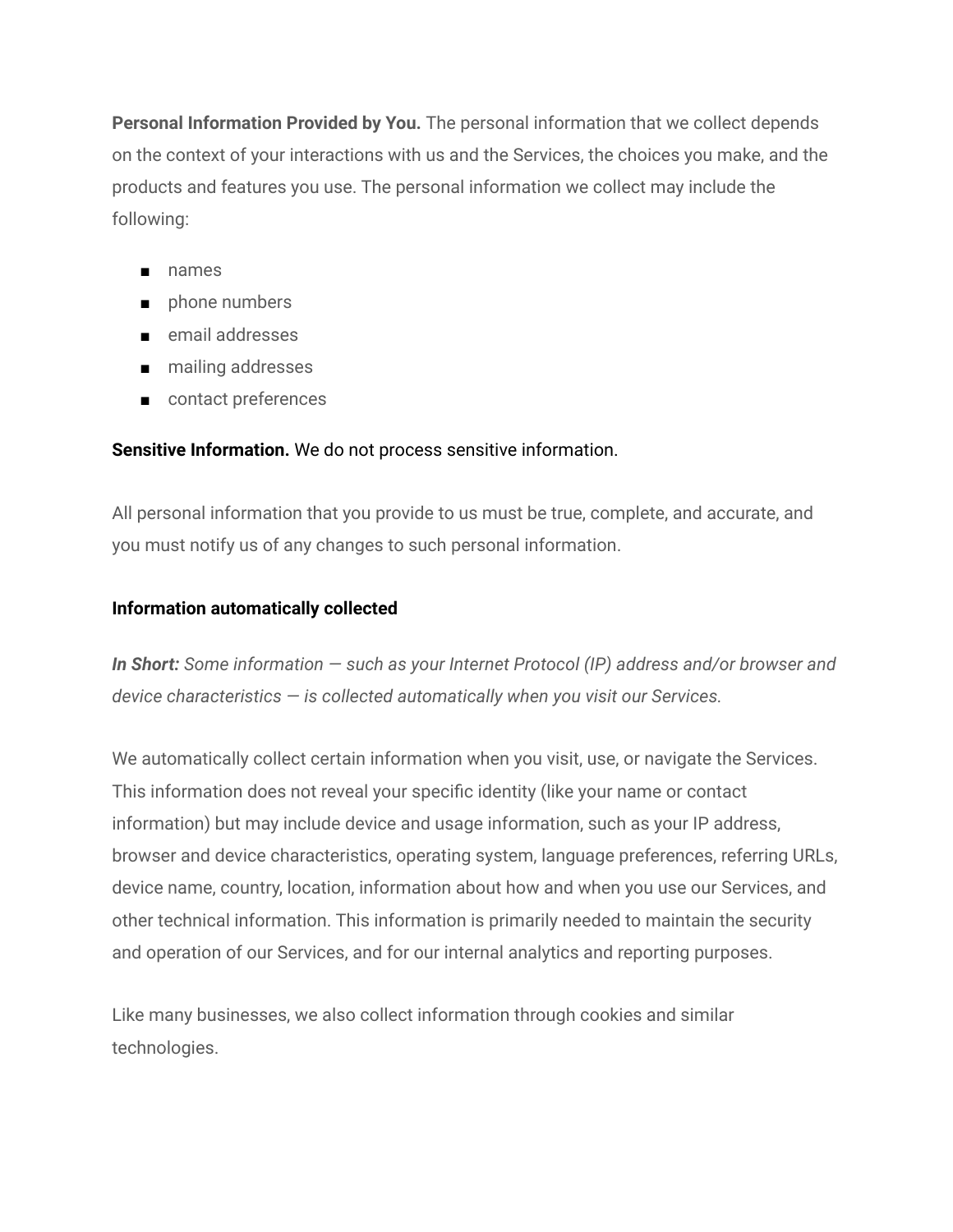The information we collect includes:

- *Log and Usage Data*. Log and usage data is service-related, diagnostic, usage, and performance information our servers automatically collect when you access or use our Services and which we record in log files. Depending on how you interact with us, this log data may include your IP address, device information, browser type, and settings and information about your activity in the Services (such as the date/time stamps associated with your usage, pages and files viewed, searches, and other actions you take such as which features you use), device event information (such as system activity, error reports (sometimes called "crash dumps"), and hardware settings).
- *Device Data*. We collect device data such as information about your computer, phone, tablet, or other device you use to access the Services. Depending on the device used, this device data may include information such as your IP address (or proxy server), device and application identification numbers, location, browser type, hardware model, Internet service provider and/or mobile carrier, operating system, and system configuration information.
- *Location Data.* We collect location data such as information about your device's location, which can be either precise or imprecise. How much information we collect depends on the type and settings of the device you use to access the Services. For example, we may use GPS and other technologies to collect geolocation data that tells us your current location (based on your IP address). You can opt out of allowing us to collect this information either by refusing access to the information or by disabling your Location setting on your device. However, if you choose to opt out, you may not be able to use certain aspects of the Services.

## **Information collected from other sources**

*In Short: We may collect limited data from public databases, marketing partners, and other outside sources.*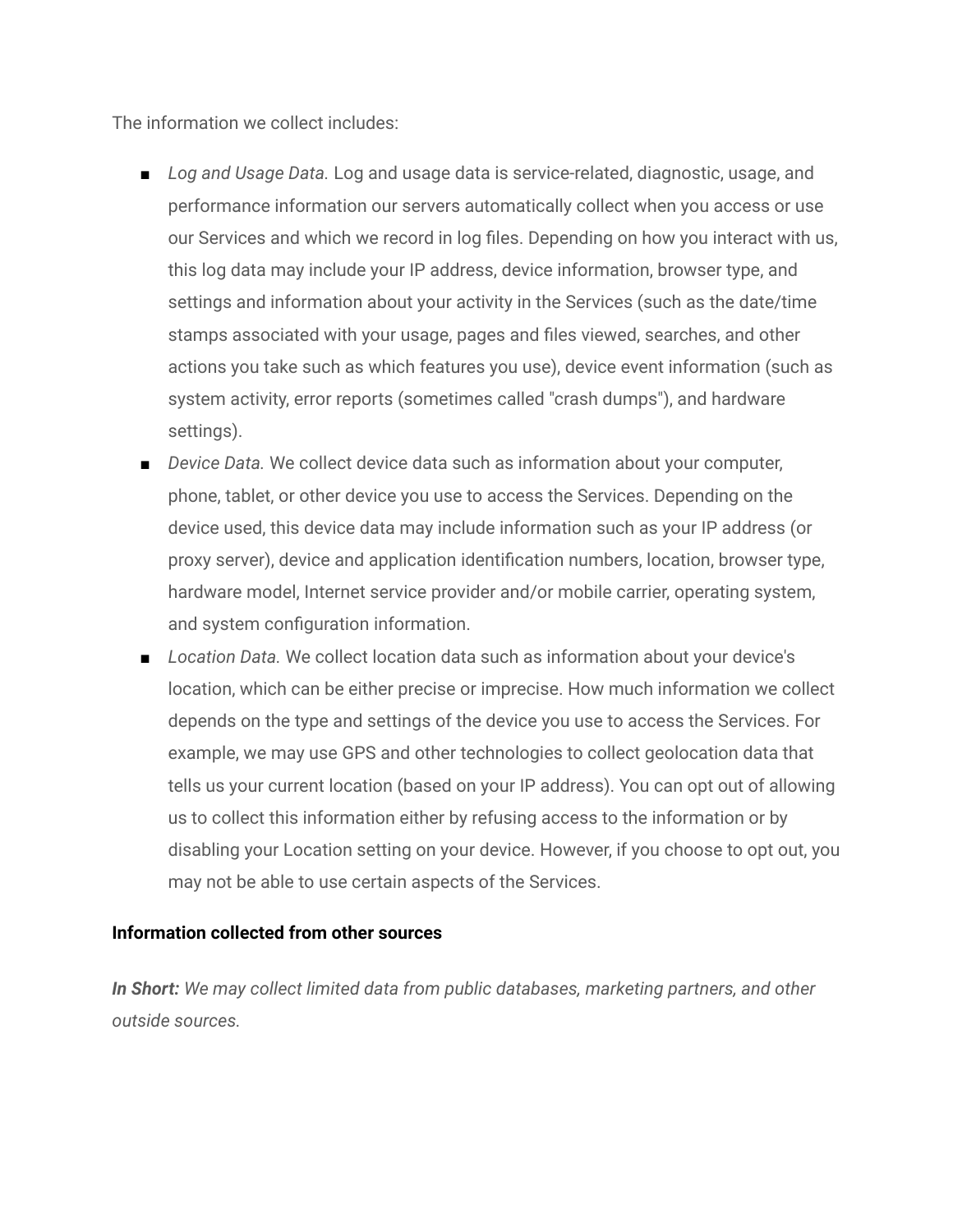In order to enhance our ability to provide relevant marketing, offers, and services to you and update our records, we may obtain information about you from other sources, such as public databases, joint marketing partners, affiliate programs, data providers, and from other third parties. This information includes mailing addresses, job titles, email addresses, phone numbers, intent data (or user behavior data), Internet Protocol (IP) addresses, social media profiles, social media URLs, and custom profiles, for purposes of targeted advertising and event promotion.

## **2. HOW DO WE PROCESS YOUR INFORMATION?**

*In Short: We process your information to provide, improve, and administer our Services, communicate with you, for security and fraud prevention, and to comply with law. We may also process your information for other purposes with your consent.*

**We process your personal information for a variety of reasons, depending on how you interact with our Services, including:**

- **To respond to user inquiries/offer support to users.** We may process your information to respond to your inquiries and solve any potential issues you might have with the requested service.
- **To send administrative information to you.** We may process your information to send you details about our products and services, changes to our terms and policies, and other similar information.
- **To request feedback.** We may process your information when necessary to request feedback and to contact you about your use of our Services.
- **To send you marketing and promotional communications.** We may process the personal information you send to us for our marketing purposes, if this is in accordance with your marketing preferences. You can opt out of our marketing emails at any time. For more information, see "WHAT ARE YOUR [PRIVACY](https://app.termly.io/document/privacy-policy/f6866498-2852-4ca1-937e-f59e3cbe77f1#privacyrights) RIGHTS?" below).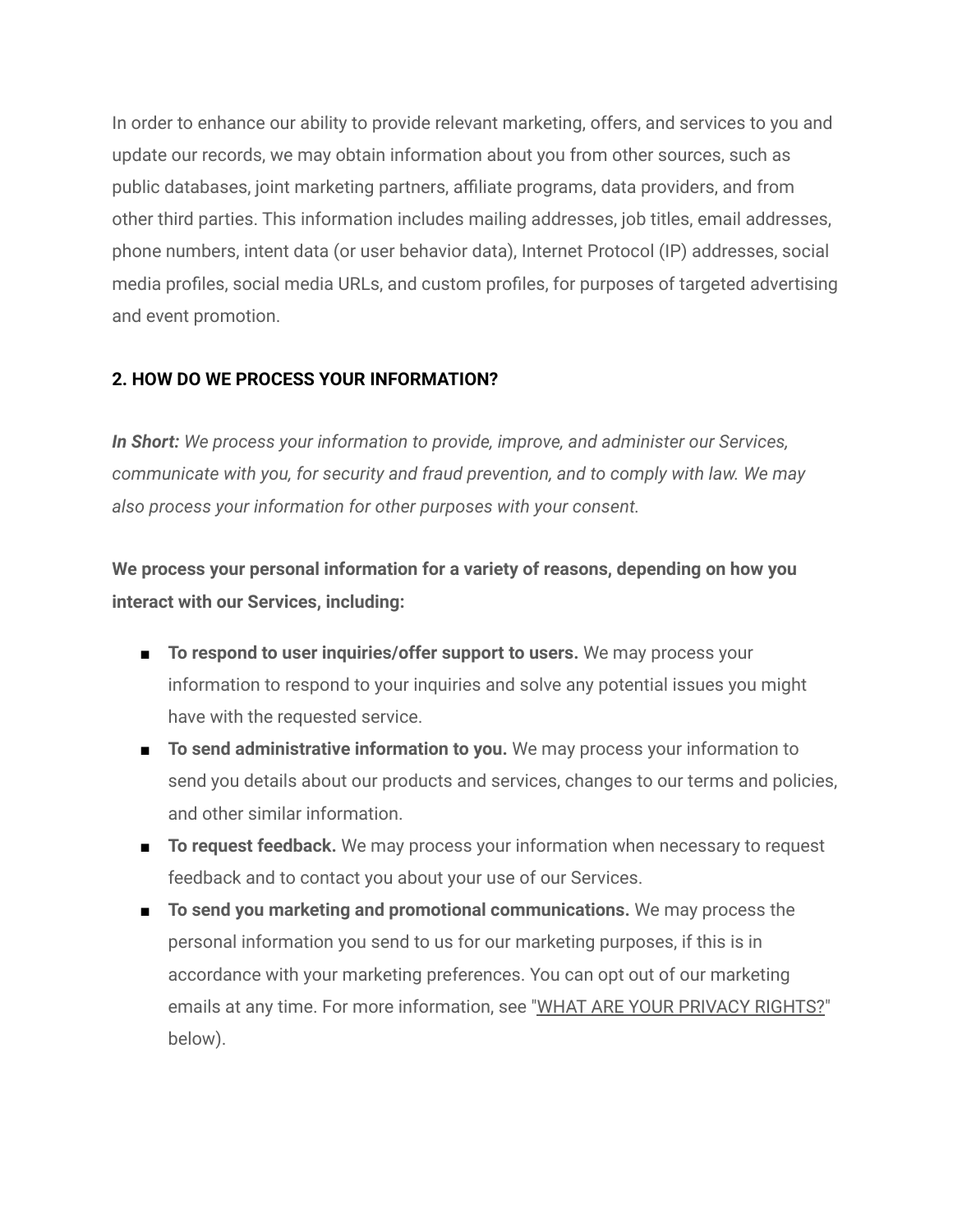- **To deliver targeted advertising to you.** We may process your information to develop and display personalizedcontent and advertising tailored to your interests, location, and more.
- **To post testimonials.** We post testimonials on our Services that may contain personal information.
- **To evaluate and improve our Services, products, marketing, and your experience.** We may process your information when we believe it is necessary to identify usage trends, determine the effectiveness of our promotional campaigns, and to evaluate and improve our Services, products, marketing, and your experience.
- **To identify usage trends.** We may process information about how you use our Services to better understand how they are being used so we can improve them.
- **To determine the effectiveness of our marketing and promotional campaigns.** We may process your information to better understand how to provide marketing and promotional campaigns that are most relevant to you.
- **To comply with our legal obligations.** We may process your information to comply with our legal obligations, respond to legal requests, and exercise, establish, or defend our legal rights.

## **3. WHEN AND WITH WHOM DO WE SHARE YOUR PERSONAL INFORMATION?**

*In Short: We may share information in specific situations described in this section and/or with the following categories of third parties.*

**Vendors, Consultants, and Other Third-Party Service Providers.** We may share your data with third-party vendors, service providers, contractors, or agents ("**third parties**") who perform services for us or on our behalf and require access to such information to do that work. We have contracts in place with our third parties, which are designed to help safeguard your personal information. This means that they cannot do anything with your personal information unless we have instructed them to do it. They will also not share your personal information with any organization apart from us. They also commit to protect the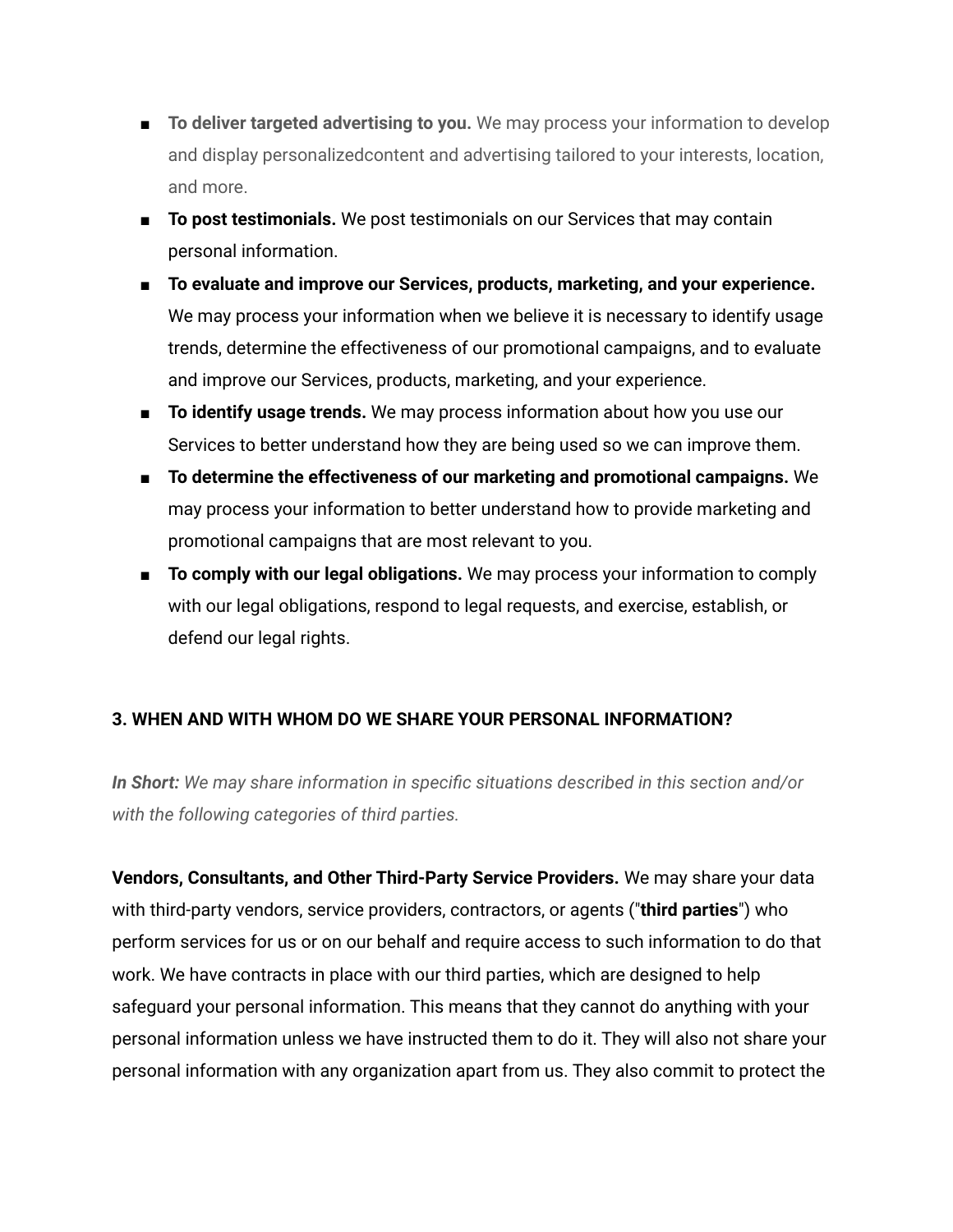data they hold on our behalf and to retain it for the period we instruct. The categories of third parties we may share personal information with are as follows:

- Ad Networks
- Affiliate Marketing Programs
- Data Analytics Services
- Performance Monitoring Tools
- Sales & Marketing Tools
- Social Networks
- Website Hosting Service Providers

We also may need to share your personal information in the following situations:

- **Business Transfers.** We may share or transfer your information in connection with, or during negotiations of, any merger, sale of company assets, financing, or acquisition of all or a portion of our business to another company.
- **When we use Google Maps Platform APIs.** We may share your information with certain Google Maps Platform APIs (e.g., Google Maps API, Places API). To find out more about Google's Privacy Policy, please refer to this [link.](https://policies.google.com/privacy)

## **4. DO WE USE COOKIES AND OTHER TRACKING TECHNOLOGIES?**

*In Short: We may use cookies and other tracking technologies to collect and store your information.*

We may use cookies and similar tracking technologies (like web beacons and pixels) to access or store information. Specific information about how we use such technologies and how you can refuse certain cookies is set out in our Cookie Notice.

## **5. HOW LONG DO WE KEEP YOUR INFORMATION?**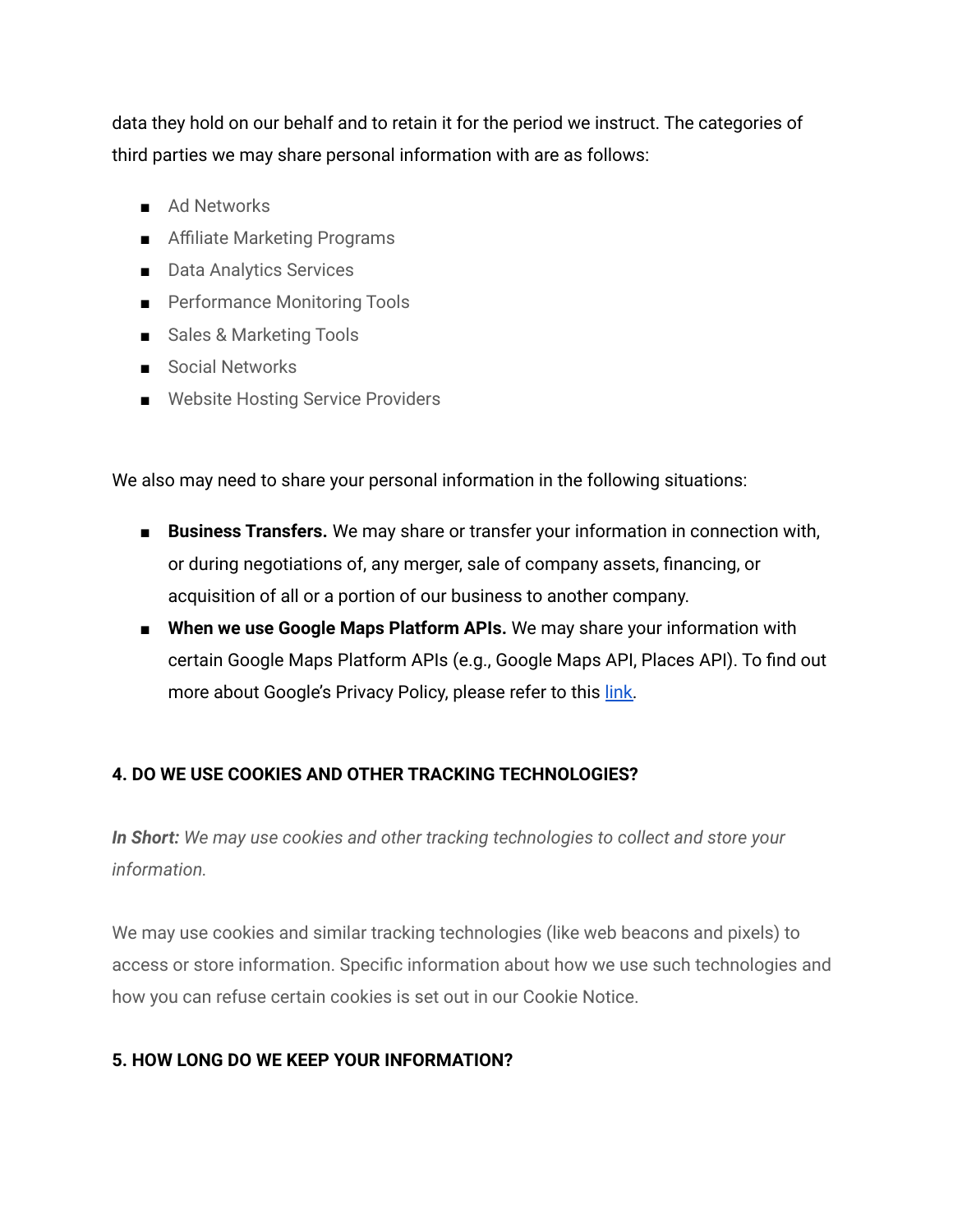*In Short: We keep your information for as long as necessary to fulfill the purposes outlined in this privacy notice unless otherwise required by law.*

We will only keep your personal information for as long as it is necessary for the purposes set out in this privacy notice, unless a longer retention period is required or permitted by law (such as tax, accounting, or other legal requirements). No purpose in this notice will require us keeping your personal information for longer than 1 year.

When we have no ongoing legitimate business need to process your personal information, we will either delete or anonymizesuch information, or, if this is not possible (for example, because your personal information has been stored in backup archives), then we will securely store your personal information and isolate it from any further processing until deletion is possible.

## **6. HOW DO WE KEEP YOUR INFORMATION SAFE?**

*In Short: We aim to protect your personal information through a system of organizational and technical security measures.*

We have implemented appropriate and reasonable technical and organizational security measures designed to protect the security of any personal information we process. However, despite our safeguards and efforts to secure your information, no electronic transmission over the Internet or information storage technology can be guaranteed to be 100% secure, so we cannot promise or guarantee that hackers, cybercriminals, or other unauthorized third parties will not be able to defeat our security and improperly collect, access, steal, or modify your information. Although we will do our best to protect your personal information, transmission of personal information to and from our Services is at your own risk. You should only access the Services within a secure environment.

## **7. DO WE COLLECT INFORMATION FROM MINORS?**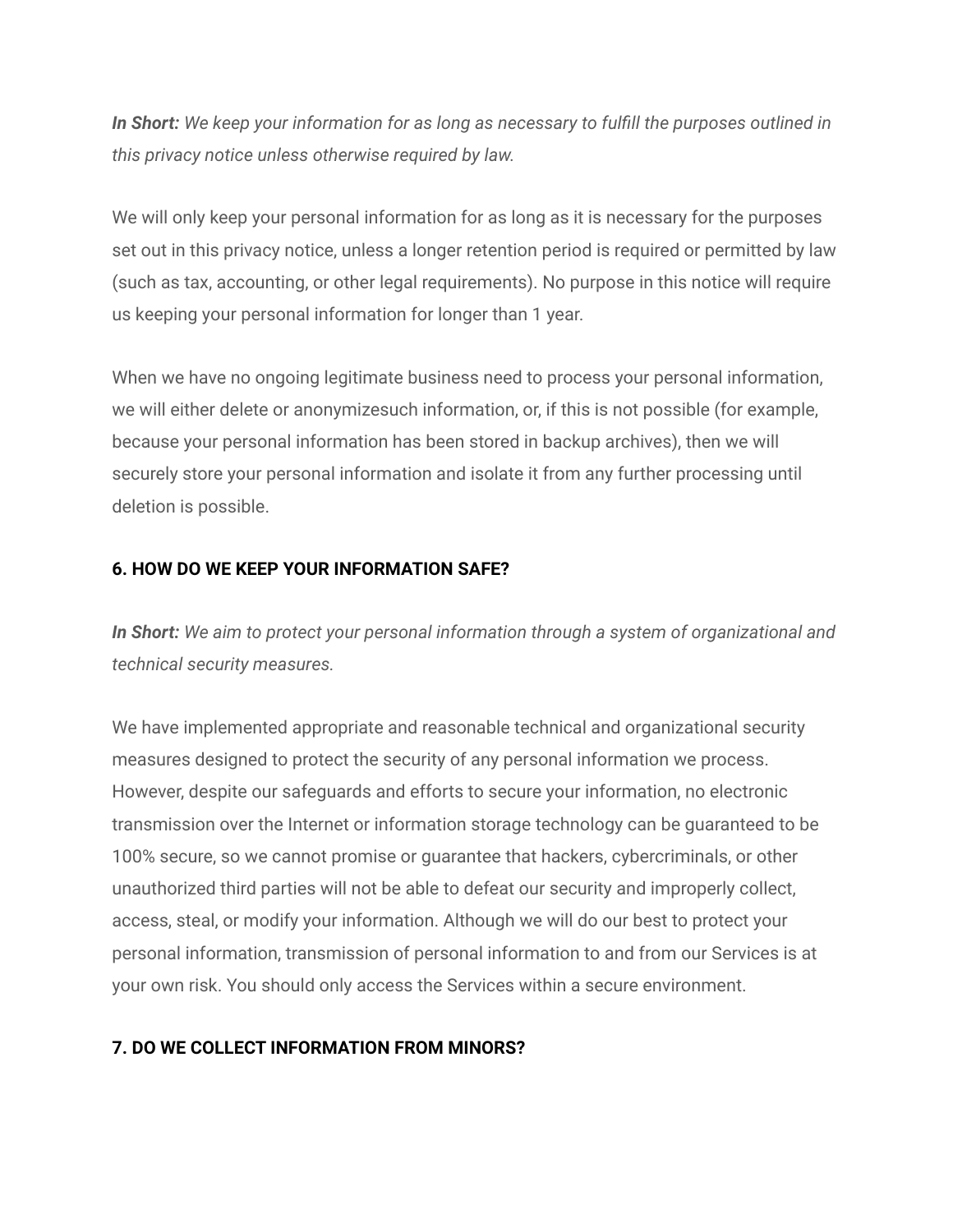*In Short: We do not knowingly collect data from or market to children under 18 years of age.*

We do not knowingly solicit data from or market to children under 18 years of age. By using the Services, you represent that you are at least 18 or that you are the parent or guardian of such a minor and consent to such minor dependent's use of the Services. If we learn that personal information from users less than 18 years of age has been collected, we will deactivate the account and take reasonable measures to promptly delete such data from our records. If you become aware of any data we may have collected from children under age 18, please contact us at marketing.abetterchoiceinc@gmail.com.

## **8. WHAT ARE YOUR PRIVACY RIGHTS?**

*In Short: You may review, change, or terminate your account at any time.*

If you are located in the EEA or UK and you believe we are unlawfully processing your personal information, you also have the right to complain to your local data protection supervisory authority. You can find their contact details here: [https://ec.europa.eu/justice/data-protection/bodies/authorities/index\\_en.htm.](https://ec.europa.eu/justice/data-protection/bodies/authorities/index_en.htm)

If you are located in Switzerland, the contact details for the data protection authorities are available here: [https://www.edoeb.admin.ch/edoeb/en/home.html.](https://www.edoeb.admin.ch/edoeb/en/home.html)

**Withdrawing your consent:** If we are relying on your consent to process your personal information, which may be express and/or implied consent depending on the applicable law, you have the right to withdraw your consent at any time. You can withdraw your consent at any time by contacting us by using the contact details provided in the section ["HOW](https://app.termly.io/document/privacy-policy/f6866498-2852-4ca1-937e-f59e3cbe77f1#contact) CAN YOU [CONTACT](https://app.termly.io/document/privacy-policy/f6866498-2852-4ca1-937e-f59e3cbe77f1#contact) US ABOUT THIS NOTICE?" below.

However, please note that this will not affect the lawfulness of the processing before its withdrawal, nor when applicable law allows, will it affect the processing of your personal information conducted in reliance on lawful processing grounds other than consent.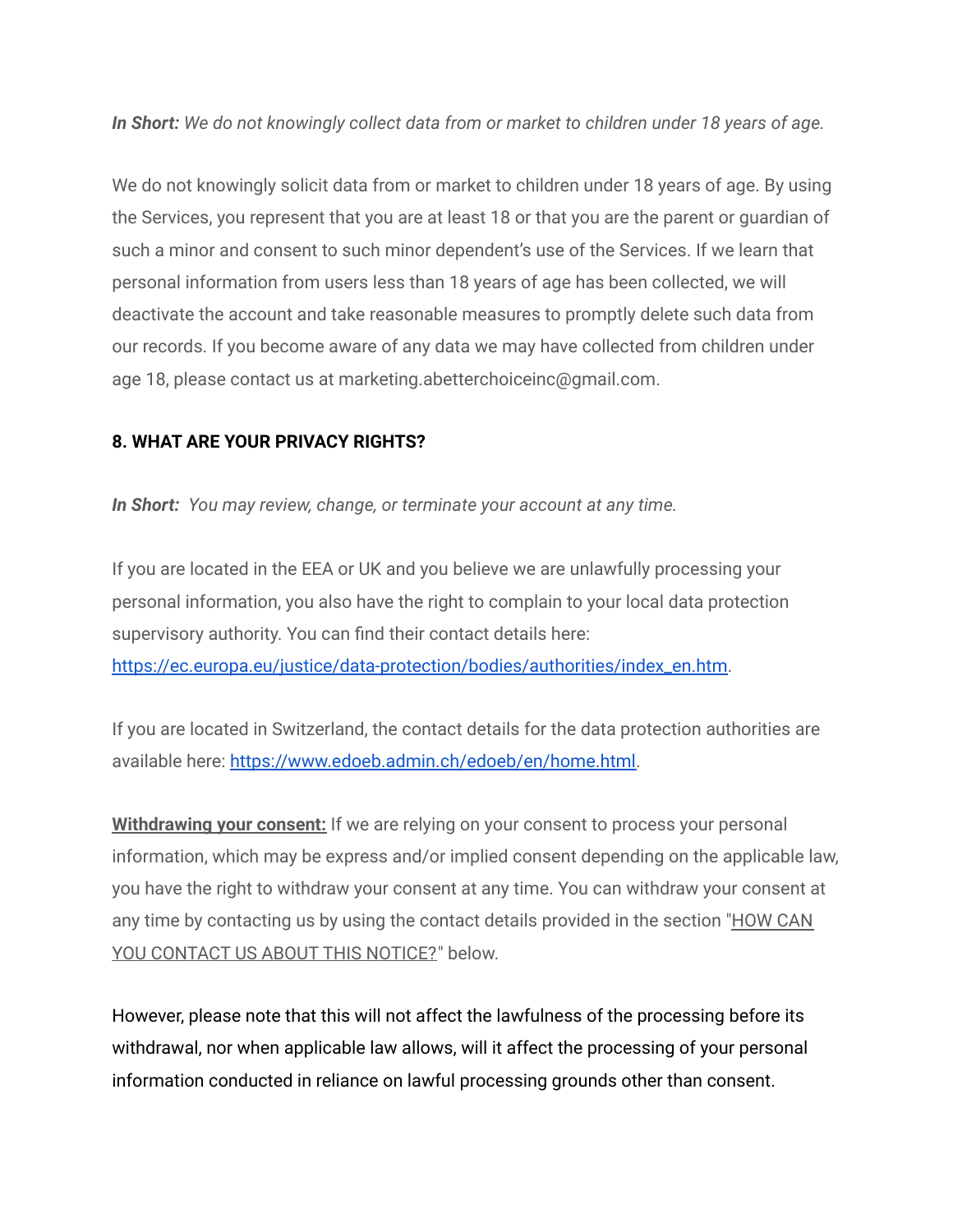**Opting out of marketing and promotional communications:** You can unsubscribe from our marketing and promotional communications at any time by replying "STOP" or "UNSUBSCRIBE" to the SMS messages that we send, or by contacting us using the details provided in the section "HOW CAN YOU [CONTACT](https://app.termly.io/document/privacy-policy/f6866498-2852-4ca1-937e-f59e3cbe77f1#contact) US ABOUT THIS NOTICE?" below. You will then be removed from the marketing lists. However, we may still communicate with you  $$ for example, to send you service-related messages that are necessary for the administration and use of your account, to respond to service requests, or for other non-marketing purposes.

**Cookies and similar technologies:** Most Web browsers are set to accept cookies by default. If you prefer, you can usually choose to set your browser to remove cookies and to reject cookies. If you choose to remove cookies or reject cookies, this could affect certain features or services of our Services. To opt out of interest-based advertising by advertisers on our Services visit [http://www.aboutads.info/choices/.](http://www.aboutads.info/choices/)

If you have questions or comments about your privacy rights, you may email us at marketing.abetterchoiceinc@gmail.com.

## **9. CONTROLS FOR DO-NOT-TRACK FEATURES**

Most web browsers and some mobile operating systems and mobile applications include a Do-Not-Track ("DNT") feature or setting you can activate to signal your privacy preference not to have data about your online browsing activities monitored and collected. At this stage no uniform technology standard for recognizing and implementing DNT signals has been finalized. As such, we do not currently respond to DNT browser signals or any other mechanism that automatically communicates your choice not to be tracked online. If a standard for online tracking is adopted that we must follow in the future, we will inform you about that practice in a revised version of this privacy notice.

#### **10. DO CALIFORNIA RESIDENTS HAVE SPECIFIC PRIVACY RIGHTS?**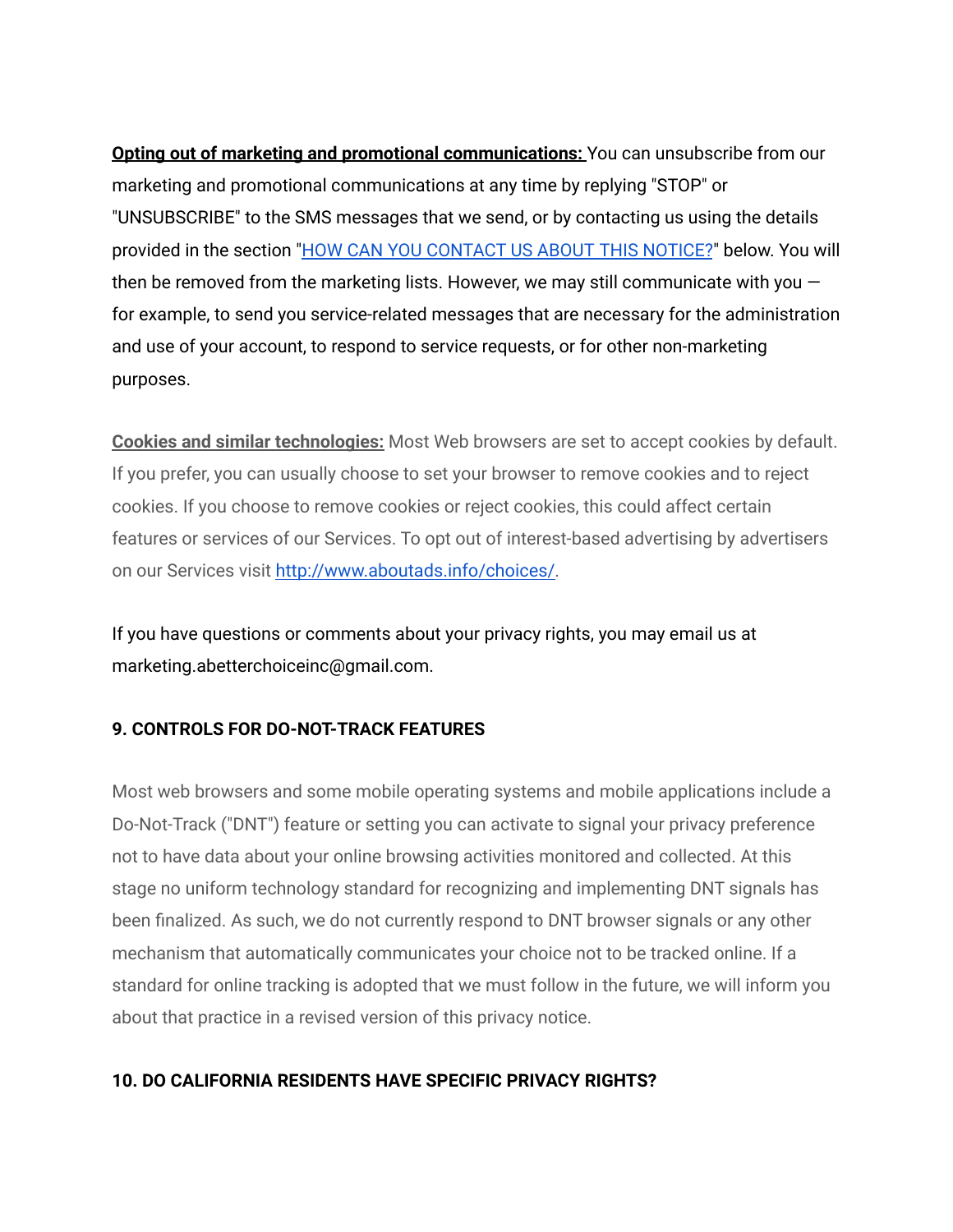*In Short: Yes, if you are a resident of California, you are granted specific rights regarding access to your personal information.*

California Civil Code Section 1798.83, also known as the "Shine The Light" law, permits our users who are California residents to request and obtain from us, once a year and free of charge, information about categories of personal information (if any) we disclosed to third parties for direct marketing purposes and the names and addresses of all third parties with which we shared personal information in the immediately preceding calendar year. If you are a California resident and would like to make such a request, please submit your request in writing to us using the contact information provided below.

If you are under 18 years of age, reside in California, and have a registered account with Services, you have the right to request removal of unwanted data that you publicly post on the Services. To request removal of such data, please contact us using the contact information provided below and include the email address associated with your account and a statement that you reside in California. We will make sure the data is not publicly displayed on the Services, but please be aware that the data may not be completely or comprehensively removed from all our systems (e.g., backups, etc.).

## **11. DO WE MAKE UPDATES TO THIS NOTICE?**

*In Short: Yes, we will update this notice as necessary to stay compliant with relevant laws.*

We may update this privacy notice from time to time. The updated version will be indicated by an updated "Revised" date and the updated version will be effective as soon as it is accessible. If we make material changes to this privacy notice, we may notify you either by prominently posting a notice of such changes or by directly sending you a notification. We encourage you to review this privacy notice frequently to be informed of how we are protecting your information.